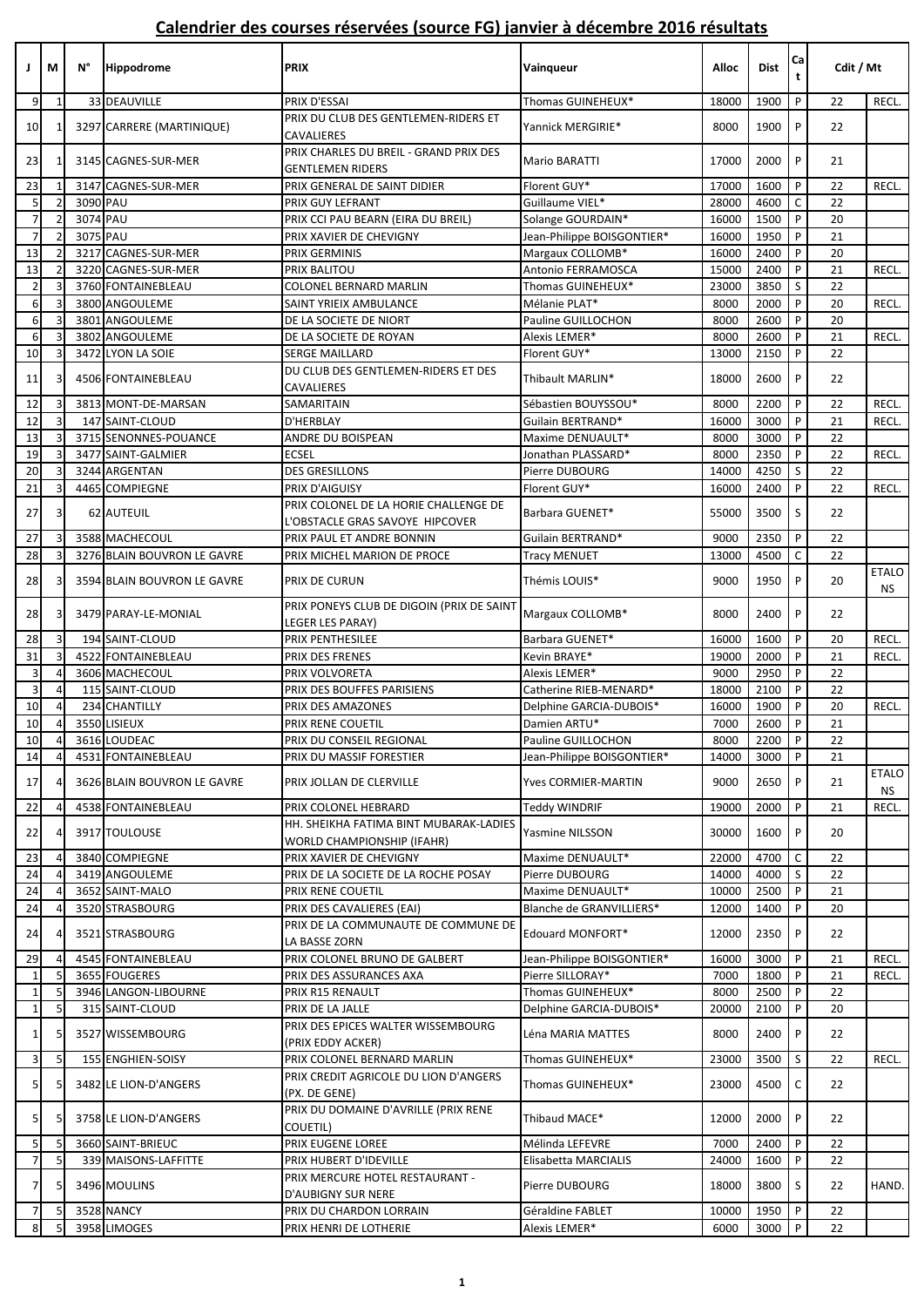| 15 | 5            |           | 3768 ANGERS                           | PRIX RICHMOND BRISSAC - ANGERS LOIRE<br><b>METROPOLE</b>                  | Thomas GUINEHEUX*                            | 12000          | 3000         | P                            | 21       |                |
|----|--------------|-----------|---------------------------------------|---------------------------------------------------------------------------|----------------------------------------------|----------------|--------------|------------------------------|----------|----------------|
| 15 | 5            |           | 3769 ANGERS                           | PRIX DU PONT AUX FILLES - DOMAINE DES<br><b>DEUX ARCS</b>                 | Pauline BOISGONTIER*                         | 12000          | 2200         | P                            | 20       |                |
| 15 | 5            |           | 3541 LE PIN AU HARAS                  | PRIX DU HARAS DU PETIT TELLIER                                            | Marie ARTU*                                  | 10000          | 2200         | P                            | 20       |                |
| 15 | 5            |           | 3542 LE PIN AU HARAS                  | PRIX DU HARAS DE GRANDCAMP                                                | Thibaud MACE*                                | 8000           | 3100         | P                            | 21       |                |
| 16 | 5            |           | 3687 ROSTRENEN                        | PRIX DU COMTE ANTOINE ROUILLE D'ORFEUIL Mélinda LEFEVRE                   |                                              | 6000           | 2200         | P                            | 22       |                |
| 16 | 5            |           | 3533 WISSEMBOURG                      | PRIX SANITAIRES KOLB ET FILS -<br>WISSEMBOURG                             | <b>Timo DEGEL</b>                            | 8000           | 2400         | P                            | 22       | RECL.          |
| 16 | 5            |           | 3534 WISSEMBOURG                      | PRIX SUPERMARCHES MATCH DE                                                | Florent GUY*                                 | 10000          | 3000         | P                            | 22       |                |
|    |              |           |                                       | WISSEMBOURG                                                               |                                              |                |              |                              |          |                |
| 17 | 05           |           | 3855 COMPIEGNE                        | PRIX GENERAL DE SAINT-DIDIER                                              | Guillaume VIEL*                              | 23000          | 4200         | S                            | 22       |                |
| 21 | 05           |           | 3780 SENONNES-POUANCE                 | PRIX DE LA BELLE HUMEUR                                                   | Mathilde BOURILLON*                          | 6000           | 2300         | $\mathsf{P}$                 | 20<br>22 |                |
| 21 | 05           |           | 3781 SENONNES-POUANCE                 | PRIX HENRI DE LA JAILLE<br>GRAS SAVOYE HIPCOVER PRIX MARECHAL             | Pierre SILLORAY*                             | 7000           | 2300         | $\mathsf{P}$                 |          | RECL.          |
| 22 | 05           |           | 187 AUTEUIL                           | FOCH                                                                      | Maxime DENUAULT*                             | 55000          | 4400         | S                            | 22       |                |
| 22 | 05           |           | 3565 LISIEUX                          | PRIX PAUL NOEL DELAHOUTRE                                                 | <b>Tracy MENUET</b>                          | 6000           | 1900         | P                            | 20       |                |
| 24 | 05           |           | 429 CHANTILLY                         | PRIX ALY KHAN                                                             | Florent GUY*                                 | 33000          | 1200         | P                            | 21       |                |
| 26 | 05           |           | 4498 COMPIEGNE                        | PRIX MICHELINE LEURSON                                                    | Delphine GARCIA-DUBOIS*                      | 19000          | 1600         | P                            | 20       | RECL.          |
| 29 | 05           | 4015 DAX  |                                       | PRIX MAURICE DE NEXON                                                     | Quentin FOULON*                              | 12000          | 1400         | $\mathsf{P}$                 | 22       | RECL.          |
| 29 | 05           |           | 3514 MONTLUCON-NERIS                  | PRIX DE NEXON                                                             | Ornella SALTON                               | 8000           | 2300         | $\mathsf{P}$                 | 22       |                |
| 29 | 05           |           | 444 SAINT-CLOUD                       | PRIX DU MUSEE GUIMET                                                      | Diana LOPEZ LERET*                           | 16000          | 1600         | P                            | 22       | RECL.          |
| 01 | 06           |           | 4909 AMIENS                           | PRIX PAUL NOEL DELAHOUTRE                                                 | Maxime DENUAULT*                             | 14000          | 2900         | $\mathsf{P}$                 | 21       |                |
| 03 | 06           |           | 4070 NANTES                           | PRIX ALEXANDRE LEMERCIER                                                  | Guillaume VIEL*                              | 14000          | 2400         | $\mathsf{P}$                 | 21       | RECL.          |
| 05 | 06           |           | 3780 DIEPPE                           | PRIX FEGENTRI (PX PIERRE JAMME)                                           | Guillaume VIEL*                              | 24000          | 3900         | S                            | 22       |                |
| 05 | 06           |           | 5503 LYON PARILLY                     | COUPE DES GENTLEMEN-RIDERS DE LYON                                        | Florent GUY*                                 | 12000          | 2800         | $\mathsf{P}$                 | 21       |                |
| 05 | 06           |           | 5504 LYON PARILLY                     | PRIX SIMONE GATHIEU                                                       | Marie ARTU*                                  | 12000          | 2200         | P                            | 20       | HAND.          |
| 05 | 06           |           | 5505 LYON PARILLY                     | PRIX MAURICE DE NEXON                                                     | Florent GUY*                                 | 12000          | 2000         | $\mathsf{P}$                 | 22       | RECL.          |
| 05 | 06           |           | 5391 MONTAUBAN                        | PRIX GEORGES DU BREIL                                                     | Alexis LEMER*                                | 8000           | 2250         | ${\sf P}$                    | 22       | RECL.          |
| 05 | 06           |           | 4073 SAVENAY                          | PRIX WUTZELINE                                                            | Thibaud MACE*                                | 9000           | 2600         | $\mathsf{P}$                 | 22       |                |
| 05 | 06           |           | 5566 WISSEMBOURG                      | PRIX ETESIA                                                               | Damien ARTU*                                 | 8000           | 2125         | $\mathsf{P}$                 | 22       |                |
| 06 | 06           |           | 4917 LE CROISE-LAROCHE                | PRIX DE VALENCIENNES                                                      | Florent GUY*                                 | 13000          | 1800         | $\mathsf{P}$                 | 21       | RECL.          |
| 07 | 06           |           | 3864 COMPIEGNE                        | PRIX GACKO (PX CHAMPAGNE)                                                 | Barbara GUENET*                              | 24000          | 4200         | S                            | 22       |                |
| 10 | 06           |           | 4563 COMPIEGNE                        | PRIX DES AMATEURS                                                         | Delphine GARCIA-DUBOIS*                      | 18000          | 2400         | P                            | 22       |                |
| 11 | 06           | 5370 VIRE |                                       | PRIX DE TRUTTEMER LE PETIT                                                | Freddy TETT*                                 | 7000           | 3200         | $\mathsf{P}$                 | 22       |                |
|    |              |           |                                       |                                                                           |                                              |                |              |                              |          |                |
| 12 | 06           | 3811 DAX  |                                       | PRIX DE L'AGGLOMERATION DU GRAND DAX                                      | Sylvain MAUSSION*                            | 21000          | 3800         | S                            | 22       |                |
| 12 | 06           |           | 5398 LIMOGES                          | PRIX BARON DE NEXON                                                       | Ingrid GRARD*                                | 10000          | 2100         | $\mathsf{P}$                 | 22       |                |
| 12 | 06           |           | 4953 LYON PARILLY                     | PRIX JEAN-PIERRE RAVOUX                                                   | Maxime DENUAULT*                             | 12000          | 2200         | P                            | 22       |                |
| 12 | 06           |           | 4079 VANNES                           | PRIX VILLE DE VANNES-ALBERT TASLE                                         | Xavier LE QUERE                              | 10000          | 2200         | $\mathsf{P}$                 | 22       |                |
| 14 | 06           |           | 4922 LE CROISE-LAROCHE                | PRIX DE SAINT-ANDRE                                                       | Florent GUY*                                 | 15000          | 1800   P     |                              | 22       | RECL.          |
| 14 | 06           |           | 4923 LE CROISE-LAROCHE                | PRIX ROBERT DIERS                                                         | Adrien DESESPRINGALLE*                       | 15000          | 1800         | $\mathsf{P}$                 | 22       | RECL.          |
| 19 | 06           |           | 539 CHANTILLY                         | CHAMPIONNAT DU MONDE LONGINES<br>FEGENTRI-PRIX DE LA REINE MARIE-AMELIE   | Débora FIORETTI                              | 24000          | 2000         | P                            | 20       |                |
| 19 | 06           |           | 4711 ROYAN LA PALMYRE                 | PRIX DE LA SOCIETE DES COURSES DE LA<br>TESTE                             | Barbara GUENET*                              | 9000           | 2300         | P                            | 20       |                |
| 19 | 06           |           | 5571 WISSEMBOURG                      | PRIX BOUCHERIE-TRAITEUR KAUTZMANN                                         | Lena Maria MATTES                            | 8000           | 2125         | $\mathsf{P}$                 | 22       | RECL.          |
| 24 | 06           |           | 04734 LA TESTE DE BUCH                | PRIX DU CABINET LASSUS ET ASSOCIES                                        | Jean-Philippe BOISGONTIER*                   | 12000          | 2400         | $\mathsf{P}$                 | 22       | RECL.          |
| 25 | 06           |           | 04739 LA TESTE DE BUCH                | PRIX DES CAVALIERES - JARDIN DES FLEURS                                   | Barbara GUENET*                              | 12000          | 1900         | P                            | 20       | RECL.          |
| 26 | 06           |           | 04970 AIX-LES-BAINS                   | PRIX JEAN COURTINAT                                                       | Florent GUY*                                 | 12000          | 2000         | $\mathsf{P}$                 | 22       |                |
| 26 | 06           |           | <b>05573 VITTEL</b>                   | PRIX DE LA MAISON DU PATRIMOINE                                           | Kevin BRAYE*                                 | 9000           | 1600         | $\mathsf{P}$                 | 22       |                |
| 26 |              |           | 06 05574 VITTEL                       | PRIX DE CRAINVILLERS                                                      | Kevin BRAYE*                                 | 9000           | 2400         | P                            | 22       | RECL.          |
| 26 | 06           |           | <b>05575 VITTEL</b>                   | PRIX DE SURIAUVILLE                                                       | Severine SOURD*                              | 10000          | 2400         | $\mathsf{P}$                 | 22       |                |
| 27 | 06           |           | 04932 LE CROISE-LAROCHE               | PRIX GABRIEL THIEFFRY                                                     | Sandrine HAGENBACH*                          | 15000          | 1800         | $\mathsf{P}$                 | 20       | HAND.          |
| 27 | 06           |           | 04933 LE CROISE-LAROCHE               | PRIX PAUL-NOEL DELAHOUTRE                                                 | Edouard MONFORT*                             | 15000          | 3200         | P                            | 21       | RECL.          |
| 29 | 06           |           | 04678 ARGENTAN                        | PRIX DE SAINT-CLOUD                                                       | Guilain BERTRAND*                            | 16000          | 2500         | $\mathsf{P}$                 | 22       | HAND.          |
| 02 | 07           |           | 00588 DEAUVILLE                       | PRIX DES PAVILLONS DE BERCY                                               | Guilain BERTRAND*                            | 24000          | 1600         | $\mathsf{P}$                 | 22       |                |
| 03 | 07           |           | 05302 CORLAY                          | PRIX KERBASTAR                                                            | Olivier d'ANDIGNE*                           | 7000           | 1800         | P                            | 22       |                |
| 03 |              |           | 07 04753 ROYAN LA PALMYRE             | PRIX DE GEMOZAC                                                           | Gonzague COTTREAU*                           | 9000           | 2300         | P                            | 22       |                |
| 03 | 107          |           | 00604 SAINT-CLOUD                     | PX DU CONSEIL DEPARTEMENTAL DES<br>YVELINES-FEGENTRI WORLD CUP OF NATIONS | Michelle BLUMENAUER                          | 19000          | 2500         | P                            | 22       | RECL.          |
| 07 | 07           | 04766 DAX |                                       | PRIX IMPERATRICE DOUAIRIERE DE RUSSIE                                     | Quentin FOULON*                              | 12000          | 2300         | P                            | 22       |                |
| 11 | $ 07\rangle$ |           |                                       |                                                                           |                                              |                |              |                              | 22       |                |
| 12 | $ 07\rangle$ |           | 04588 COMPIEGNE<br>04617 DIEPPE       | PRIX DE BLERANCOURT<br>PRIX VERRAZANO                                     | <b>Teddy WINDRIF</b><br>Elisabetta MARCIALIS | 16000<br>15000 | 1600<br>1800 | $\mathsf{P}$<br>$\mathsf{P}$ | 20       | RECL.<br>HAND. |
|    |              |           |                                       | PRIX DU CLUB DES GENTLEMEN-RIDERS ET                                      |                                              |                |              |                              |          |                |
| 12 |              |           | 07 04618 DIEPPE<br>14 07 04619 DIEPPE | DES CAVALIERES<br>PRIX LINABOX                                            | Etienne MERLE*<br>Guilain BERTRAND*          | 15000<br>14000 | 2400<br>3400 | P<br>$\mathsf{P}$            | 21<br>21 | HAND.          |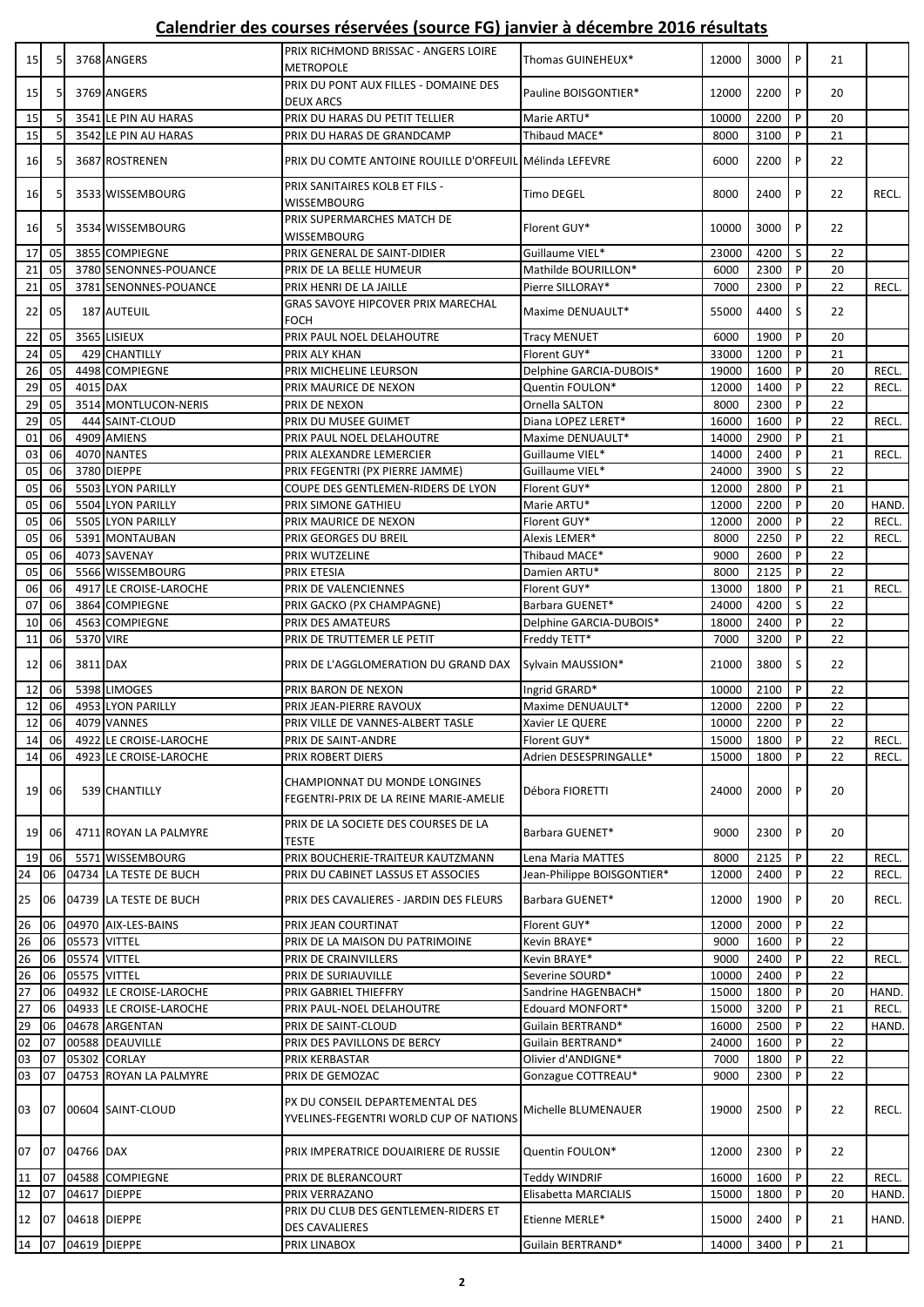| 14     | 107 |              | 05530 DIVONNE-LES-BAINS                                 | PRIX DE THONON                                                  | Etienne MERLE*                      | 9000           | 2000         | P                 | 22       |       |
|--------|-----|--------------|---------------------------------------------------------|-----------------------------------------------------------------|-------------------------------------|----------------|--------------|-------------------|----------|-------|
|        |     |              |                                                         | COUPE DES GENTLEMEN-RIDERS ET                                   |                                     |                |              |                   |          |       |
| 14     | 07  |              | 05531 DIVONNE-LES-BAINS                                 | CAVALIERES                                                      | Hugo BOUTIN                         | 9000           | 2400         | P                 | 22       |       |
| 14     | 07  |              | 05416 LE DORAT                                          | PRIX LOUIS RICOUX                                               | Hélène SOURBE                       | 10000          | 2200         | P                 | 22       |       |
| 14     | 107 |              | 04002 POMPADOUR                                         | PRIX VICTOR BASSE - THREE NATIONS CUP                           | Olivier d'ANDIGNE*                  | 17000          | 3900         | H                 | 22       |       |
| 14     | 07  |              | 05417 POMPADOUR                                         | PRIX DOCTEUR MOURIES                                            | Clémence GUILLEMIN                  | 8000           | 1700         | P                 | 20       |       |
| 14     | 07  |              | 05418 POMPADOUR                                         | PRIX BARON DE NEXON                                             | <b>Quentin SOGORB</b>               | 8000           | 2400         | P                 | 21       |       |
| 14     | 07  |              | 04112 PORNICHET                                         | PRIX DES SIRENES                                                | Sophie THOUVENOT                    | 12000          | 2100         | ${\sf P}$         | 20       |       |
| 14     | 107 |              | 04113 PORNICHET                                         | PRIX RAOUL DUBIGEON-PRIX A.P.G.O.-<br>A.G.C.O.-FITECO           | Thibaud MACE*                       | 12000          | 2100         | P                 | 22       | RECL. |
| 14     | 107 |              | 04114 PORNICHET                                         | PRIX WWW.PARIONSSURHIPPODROME.COM<br>(PRIX COLONEL LABOUCHE)    | Thibaud MACE*                       | 12000          | 3100         | P                 | 21       |       |
| 17     | 107 |              | 04012 SAINT-PIERRE-LA-COUR                              | PRIX MARC VETTIER - PRIX APGO REVERDY                           | Julien DELAUNAY*                    | 11000          | 4250         | $\mathsf{C}$      | 22       |       |
| 20     | 07  |              | 04777 MONT-DE-MARSAN                                    | PRIX DE LA MADELEINE                                            | Solange GOURDAIN*                   | 11000          | 2200         | P                 | 20       |       |
| 20     | 07  |              | 04778 MONT-DE-MARSAN                                    | PRIX RAVIGNAN                                                   | Quentin FOULON*                     | 11000          | 2200         | $\mathsf{P}$      | 21       |       |
| 22     | 07  |              | 00674 CHANTILLY                                         | PRIX DE L'EMBARCADERE                                           | Jean-Philippe BOISGONTIER*          | 16000          | 3000         | $\mathsf{P}$      | 21       | RECL. |
| 24     | 07  |              | 05429 AURILLAC                                          | PRIX GEORGES DU BREIL                                           | Thibaud MACE*                       | 6000           | 2000         | $\mathsf{P}$      | 22       |       |
| 24     | 07  | 04991 VICHY  |                                                         | PRIX REINE DES VILLES D'EAUX                                    | Blanche de GRANVILLIERS*            | 20000          | 1850         | $\mathsf{P}$      | 20       |       |
| 24     | 07  | 04992 VICHY  |                                                         | PRIX DU PALAIS DES CONGRES OPERA                                | Hervé NAGGAR*                       | 15000          | 2000         | ${\sf P}$         | 21       | RECL. |
| 30     | 07  |              | 00690 DEAUVILLE                                         | 61EME PRIX GEORGES COURTOIS - EQUIDIA<br>LIVE                   | Vinzenz SCHIERGEN                   | 24000          | 1900         | P                 | 21       |       |
| 30     | 107 |              | 00691 DEAUVILLE                                         | CHAMPIONNAT DU MONDE LONGINES<br>FEGENTRI - PRIX ROYAL BARRIERE | Debora FIORETTI                     | 18000          | 1900         | P                 | 20       | RECL. |
| 31     | 107 |              | 00699 DEAUVILLE                                         | PRIX DU CLOS FLEURI - CHATEAU MONTLAU                           | Marie ARTU*                         | 16000          | 2500         | P                 | 20       |       |
| 31     | 107 |              | 00700 DEAUVILLE                                         | PRIX D'AUEVILLA - GRATIANNE BASCANS<br>MAROQUINIER PARIS        | Romain BOISNARD                     | 18000          | 1900         | P                 | 22       | RECL. |
| 31     | 107 |              | 05351 ROCHEFORT-SUR-LOIRE                               | PRIX DIEUZY - PRIX WILLIAM DE MONTZEY<br>(1928-2011)            | Thibaud MACE*                       | 8000           | 2400         | P                 | 22       |       |
| 31     | 07  | 05590 VITTEL |                                                         | PRIX DE NORROY-SUR-VAIR                                         | Damien ARTU*                        | 9000           | 2100         | ${\sf P}$         | 22       | RECL. |
| 01     | 08  |              | 03739 CLAIREFONTAINE                                    | PRIX EUGENE BOUDIN (PRIX MICHEL D'AREXY) Alexandre ORAIN        |                                     | 34000          | 3700         | S                 | 22       | HAND. |
| 01     | 08  |              | 05148 CLAIREFONTAINE                                    | PRIX MARY CASSATT (PRIX GUY DU FAUR DE<br>PIBRAC)               | Florent GUY*                        | 18000          | 1600         | P                 | 21       | HAND. |
| 06     | 08  |              | 05514 CHATEAUROUX                                       | PRIX BALSAN                                                     | Guilain BERTRAND*                   | 9000           | 2800         | P                 | 22       |       |
| 07     | 08  |              | 05326 DINAN                                             | PRIX IDEAL AUTO                                                 | Nicolas BOUGUIER*                   | 6000           | 2700         | P                 | 21       |       |
|        |     |              |                                                         | PRIX NATHANAELLE ARTU - PRIX                                    |                                     |                |              |                   |          |       |
| 07     | 08  |              | 05593 MONTIER-EN-DER<br>09 08 04147 LES SABLES-D'OLONNE | P.MICHEL, R.PICARD ET P.MARCHAND<br>PRIX CHARLES DU BREIL       | <b>Berit WEBER</b>                  | 10000<br>12000 | 1700         | P<br>$\mathsf{P}$ | 20       |       |
| 10     | 108 |              | 04819 ROYAN LA PALMYRE                                  | PRIX DES ETS JOUBERT                                            | François GAUTIER<br>Quentin FOULON* | 9000           | 2700<br>1600 | P                 | 22<br>22 | RECL. |
| 15     | 08  |              | 04106 GRANVILLE-ST PAIR SUR MER                         | PRIX INTERSPORT GRANVILLE                                       | Thomas GUINEHEUX*                   | 11000          | 4200         | C                 | 22       |       |
| 15     | 08  |              | 05382 GRANVILLE-ST PAIR SUR MER                         | PRIX DU RESTAURANT LA TABLE DE LOUIS                            | Romain BOISNARD                     | 8000           | 1700         | P                 | 22       |       |
| 15     | 08  |              | 05462 LE DORAT                                          | PRIX RENE DES MONSTIERS-MERINVILLE                              | Thibaud MACE*                       | 7000           | 2200         | P                 | 21       |       |
| 15     | 08  |              | 05465 POMPADOUR                                         | PRIX MARQUISE DE POMPADOUR                                      | Barbara GUENET*                     | 7000           | 2300         | P                 | 20       |       |
| 16     | 08  | 05083 VICHY  |                                                         | PRIX DU GOLF                                                    | Martina LUKOVA                      | 14000          | 2000         | P                 | 20       |       |
| 21     | 08  |              | 04121 LE PERTRE                                         | PRIX JEAN ETIENNE DE QUATREBARBES                               | ANNULÉE                             | 14000          | 4500         | C                 | 22       |       |
| 21     | 08  |              | 05342 SAINT-JEAN-DE-MONTS                               | PRIX DE L'ILE D'YEU                                             | Cécilia POIRIER*                    | 6000           | 2150         | P                 | 22       | RECL. |
| 21     | 08  | 05601 VITTEL |                                                         | PRIX NICOLETTA FANTONI VITTE                                    | Laurent BILGER*                     | 9000           | 1600         | P                 | 22       |       |
| 21     | 08  |              | 05602 VITTEL                                            | PRIX JEANNE D'ARC                                               | Guilain BERTRAND*                   | 9000           | 2400         | P                 | 22       |       |
| 27     | 08  |              | 05545 SAINT-GALMIER                                     | PRIX ASSE                                                       | Etienne MERLE*                      | 6000           | 2350         | P                 | 22       |       |
| 28     | 08  |              | 05562 LE TOUQUET                                        | PRIX BAR BRASSERIE "LE MATISSE" - LE<br>TOUQUET                 | Barbara GUENET*                     | 10000          | 1800         | P                 | 20       |       |
| 28     | 08  |              | 05336 MAURON                                            | PRIX DE BROCELIANDE - A.P.G.O.-A.G.C.O.                         | <b>Emmanuelle BARRIER</b>           | 6000           | 2600         | P                 | 22       | RECL. |
| 31     | 08  |              | 00828 DEAUVILLE                                         | PRIX DE FRESNEAUX                                               | Florent GUY*                        | 19000          | 1900         | P                 | 22       | RECL. |
| 02     | 109 |              | 05694 FONTAINEBLEAU                                     | PRIX ARTUS DE MAILLE                                            | Tracy MENUET                        | 24000          | 2000         | P                 | 20       |       |
| 02     | 09  |              | 05696 FONTAINEBLEAU                                     | PRIX GUY THIBAULT                                               | Maxime DENUAULT*                    | 18000          | 3000         | P                 | 21       | RECL. |
| 03     | 09  |              | 04177 PLOERMEL                                          | PRIX DE LA COMMUNE DE MONTERREIN                                | Benjamin CARON*                     | 14000          | 4000         | C                 | 22       |       |
| 04     | 09  |              | 06001 EVREUX                                            | PRIX RISO (PRIX MICHELINE LEURSON)                              | Elisabeth ALLAIRE*                  | 12000          | 2500         | P                 | 20       |       |
| 04     | 09  | 05743 NIORT  |                                                         | PRIX DECA CONSTRUCTION                                          | Florent GUY*                        | 8000           | 2200         | P                 | 22       | RECL. |
| 05     | 109 |              | 05866 CRAON                                             | PRIX GROUPE SUEZ CRAON - PRIX MARQUISE<br>D'ANDIGNE             | Mélanie PLAT*                       | 13000          | 2400         | P                 | 20       |       |
| 07  09 |     |              | 06028 MONT-DE-MARSAN                                    | PRIX DES VETERANS DES COURSES (PRIX<br><b>VERTHAMON)</b>        | Florent GUY*                        | 12000          | 2100         | P                 | 21       |       |
| 08     | 09  |              | 6390 LYON LA SOIE                                       | PRIX HENRI LADOUS                                               | Ornella SALTON                      | 14000          | 2400         | P                 | 22       |       |
| 11     | 109 |              | 5871 LA-ROCHE-POSAY                                     | PRIX BENJAMIN BORD                                              | Quentin FOULON*                     | 7000           | 2400         | P                 | 22       |       |
| 11     | 09  |              | 6536 MONTIER-EN-DER                                     | PRIX CLAUDE BURON                                               | Kevin BRAYE*                        | 10000          | 3000         | P                 | 21       |       |
| 14 09  |     |              | 939 SAINT-CLOUD                                         | PRIX DE THOIRY                                                  | Jean-Philippe BOISGONTIER*          | 18000          | 2100         | P                 | 22       | RECL. |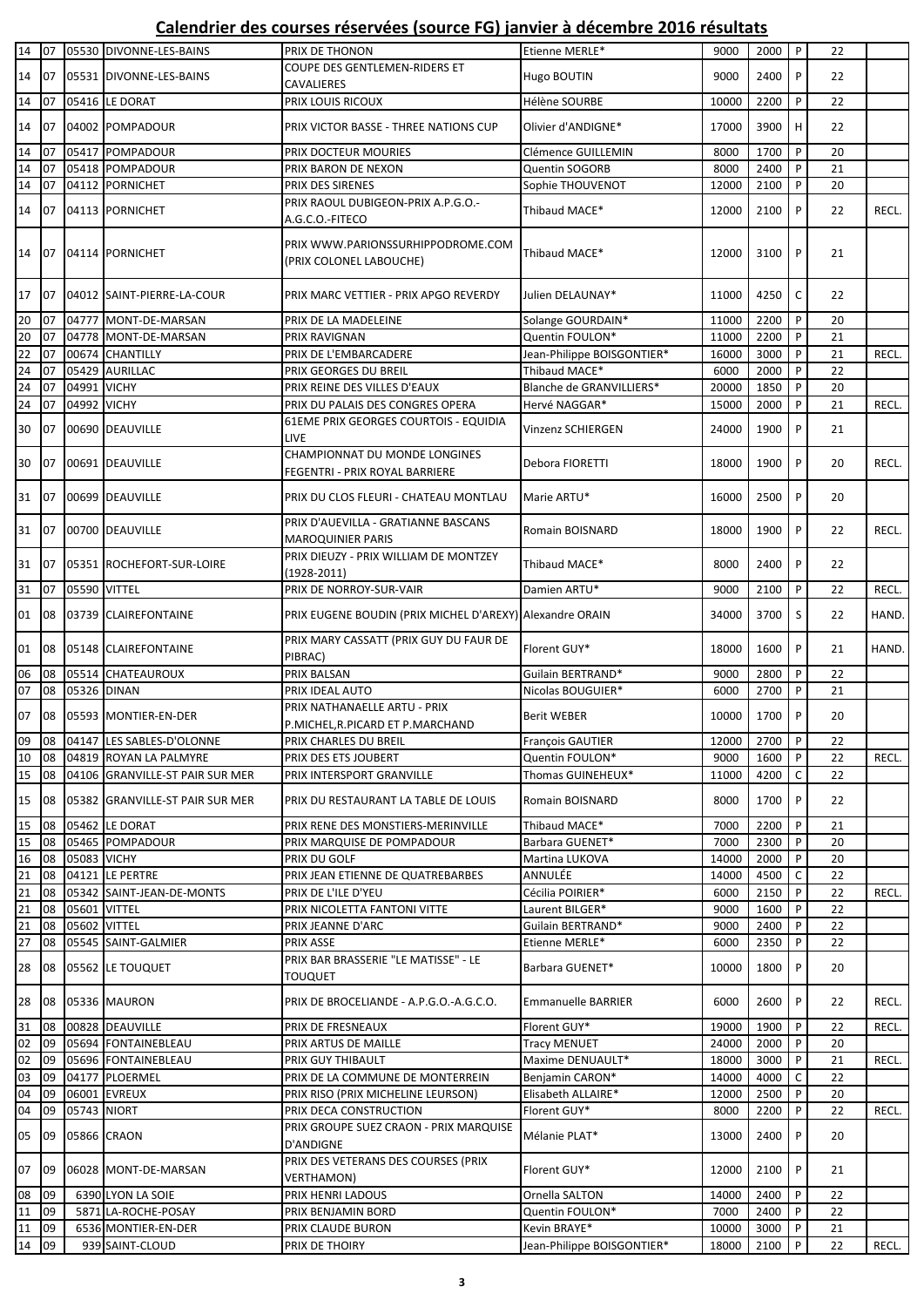| 17             | 109           | 4237 BORDEAUX LE BOUSCAT | PRIX DE LAFON FELINE                                                     | Pierre Dubourg            | 14000        | 3900 H |               | 22 | RECL.  |
|----------------|---------------|--------------------------|--------------------------------------------------------------------------|---------------------------|--------------|--------|---------------|----|--------|
| 17             | 09            | 4238 BORDEAUX LE BOUSCAT | PRIX KILLARNEY RACE COURSE                                               | Barbara GUENET*           | 21000        | 3800   | $\mathsf{S}$  | 22 |        |
| 17             | 109           | 6047 BORDEAUX LE BOUSCAT | TROPHEE DE L'ASS DES PROP DE CHEVAUX DE<br>COURSES AU GALOP DU SUD OUEST | Florent GUY*              | 10000        | 1600   | P             | 22 |        |
| 17             | $\sqrt{09}$   | 6048 BORDEAUX LE BOUSCAT | PRIX DES DEESSES-GRAND PRIX DES<br><b>CAVALIERES</b>                     | Barbara GUENET*           | 10000        | 1900   | P             | 20 |        |
| 17             | 09            | 6049 BORDEAUX LE BOUSCAT | PRIX DE L'UNION CLUB BORDELAIS-GRAND<br>PRIX DES GENTLEMEN-RIDERS        | Florent GUY*              | 10000        | 2400   | P             | 21 |        |
| 17             | 09            | 6248 CAVAILLON           | PRIX DE LA DURANCE                                                       | Claude PARRINELLO*        | 8000         | 2200   | P             | 22 | RECL.  |
| 17             | 09            | 6251 CAVAILLON           | PRIX DU CREDIT MUTUEL                                                    | Damien ARTU*              | 8000         | 2200   | P             | 22 |        |
| 17             | 09            | 5520 VITTEAUX            | PRIX COMTE BERNARD DE SALVERTE ET J.P.<br>PECHOUX-PROST                  | Charlotte RINCKENBACH     | 6000         | 2600   | P             | 22 |        |
| 18             | 09            | 6403 DIVONNE-LES-BAINS   | PRIX DE GENEVE                                                           | Kevin BRAYE*              | 10000        | 2000   | P             | 22 |        |
| 18             | 09            | 6055 JARNAC              | PRIX DE LA VILLE DE MAINXE                                               | Paul LOTOUT               | 7000         | 2500   | P             | 22 |        |
| 18             | 09            | 4240 MORLAIX             | PRIX RENE COUETIL                                                        | Benjamin CARON*           | 14000        | 3900   | S             | 22 |        |
| 18             | 09            | 5758 MORLAIX             | PRIX GENERAL LE BON                                                      | Maxime DENUAULT*          | 8000         | 1800   | P             | 22 |        |
| 18             | 09            | 5759 MORLAIX             | PRIX PAUL DE GUERDAVID                                                   | Melinda LEFEVRE           | 8000         | 2600   | P             | 22 |        |
| 20             | 09            | 5712 FONTAINEBLEAU       | PRIX MADAME CHARLES DU BREIL                                             | Edouard MONFORT*          | 12000        | 3000   | P             | 22 |        |
| 20             | 09            | 5713 FONTAINEBLEAU       | PRIX DES BUMPERS                                                         | Olivier d'ANDIGNE*        | 12000        | 3000   | P             | 22 |        |
| 22             | 09            | 967 SAINT-CLOUD          | PRIX MARCEL DELZONS                                                      | Ignacio MELGAREJO LORING  | 16000        | 1400   | $\mathsf{P}$  | 21 | RECL.  |
| 23             | 09            | 5720 FONTAINEBLEAU       | PRIX ANNE FEVRE                                                          | <b>Berit WEBER</b>        | 16000        | 1400   | P             | 20 | RECL.  |
| 24             | 09            | 4288 CRAON               | PRIX LM PETITS PAS - RENE COUETIL                                        | Olivier d'ANDIGNE*        | 23000        | 4000   | S             | 22 |        |
| 24             | 09            | 5890 CRAON               | PRIX France BLEU MAYENNE - LEON LECERF                                   | Guillaume VIEL*           | 13000        | 3100   | P             | 21 |        |
|                |               |                          |                                                                          |                           |              |        |               |    |        |
| 25             | 09            | 6073 CASTERA-VERDUZAN    | PRIX DE LA TENAREZE                                                      | Sébastien BOUYSSOU*       | 10000        | 2400   | $\mathsf{P}$  | 22 |        |
| 25             | 09            | 6009 EVREUX              | PRIX DE LA GLORIETTE                                                     | Florent GUY*              | 12000        | 1800   | $\mathsf{P}$  | 22 |        |
| 25             | 09            | 6010 EVREUX              | PRIX DIFFUSION PLUS                                                      | Florent GUY*              | 12000        | 2500   | P             | 22 |        |
| 25             | 09            | 6553 NANCY               | PRIX GUIDON FLEURS                                                       | Alexandra CAMBALOVA       | 11000        | 1950   | P             | 20 |        |
| 25             | 09            | 6554 NANCY               | PRIX LEONCE DE SCITIVAUX DE GREISCHE                                     | Jonathan PLASSARD*        | 11000        | 2950   | P             | 22 |        |
| 25             | 09            | 5902 TOURS               | PRIX MOET & CHANDON                                                      | Teddy WINDRIF             | 10000        | 2200   | $\mathsf{P}$  | 22 |        |
| 29             | 09            | 4320 FONTAINEBLEAU       | PRIX PLANET SUSHI A FONTAINEBLEAU                                        | Olivier d'ANDIGNE*        | 23000        | 3850   | S             | 22 |        |
| 30             | 09            | 6420 LYON LA SOIE        | PRIX DES AMAZONES                                                        | Berit WEBER               | 13000        | 1800   | P             | 20 | RECL.  |
| 02             | 10            | 5917 LA-ROCHE-POSAY      | PRIX OPEL - A.P.G.O./A.G.C.O. - FITECO                                   | Julien DELAUNAY*          | 6000         | 2400   | $\mathsf{P}$  | 22 |        |
| 02             | 10            | 5776 LA-ROCHE-SUR-YON    | PRIX DES SABLES D'OLONNE                                                 | Mélissa BOISGONTIER*      | 8000         | 2400   | P             | 20 |        |
| 02             | 10            | 6015 ORLEANS             | PRIX JEANNE D'ARC                                                        | John SCHIESTEL FILS*      | 9000         | 2700   | $\mathsf{P}$  | 22 |        |
| 03             | 10            | 5982 ARGENTAN            | PRIX DES STAYERS                                                         | Gonzague COTTREAU*        | 12000        | 3550   | $\mathsf{P}$  | 21 |        |
| 03             | 10            | 5983 ARGENTAN            | PRIX DES BUMPERS                                                         | Charles-Antoine PRUNAULT* | 12000        | 3550   | P             | 22 |        |
| 03             | 10            | 4361 SEGRE               | PRIX SPIE OUEST CENTRE (PRIX MID DANCER) Pierre DUBOURG                  |                           | 12000        | 4300   | S             | 22 |        |
| 109            | $\mathbf{10}$ | 5986 LE PIN AU HARAS     | PRIX DU HARAS DE SAINT ARNOULT-<br>APGO/AGCO                             | Edouard MONFORT*          | 10000 2200 P |        |               | 22 |        |
| 09             | 10            | 5987 LE PIN AU HARAS     | PRIX DU HARAS D'OMMEEL                                                   | Gonzague COTTREAU*        | 10000        | 3100   | $\mathsf{P}$  | 22 |        |
| 09             | 10            | 6117 LIMOGES             | PRIX EDOUARD POURET                                                      | Sébastien BOUYSSOU*       | 8000         | 2400   | $\mathsf{P}$  | 22 |        |
| 09             | 10            | 4378 MAURE-DE-BRETAGNE   | PRIX MISS CENTRE BRETAGNE                                                | Olivier d'ANDIGNE*        | 14000        | 4200 S |               | 22 |        |
|                |               | 1017 SAINT-CLOUD         | PRIX DU CLUB DES GENTLEMEN-RIDERS ET                                     |                           |              | 3000   | P             |    |        |
| 11             | 10            |                          | <b>DES CAVALIERES</b>                                                    | Adrien DESESPRINGALLE*    | 16000        |        |               | 21 | RECL.  |
| 12             | 10            | 1023 CHANTILLY           | PRIX DES ALLEES CAVALIERES                                               | Barbara GUENET*           | 16000        | 1800   | P             | 20 | RECL.  |
| 12             | 10            | 6128 TOULOUSE            | PRIX JEAN-JACQUES PIQUET (PRIX PAUL NIEL) Florent GUY*                   |                           | 12000        | 2100   | P             | 22 |        |
| 15             | 10            | 344 AUTEUIL              | PRIX DUC D'ALBURQUERQUE                                                  | Olivier d'ANDIGNE*        | 53000        | 3700   | S             | 22 |        |
| 15             | 10            | 6439 PARAY-LE-MONIAL     | PRIX CRCA DU CENTRE-EST                                                  | Guilain BERTRAND*         | 8000         | 2400   | P             | 22 |        |
| 16             | 10            | 4416 LE PIN AU HARAS     | PRIX ABETH MUSSAT                                                        | ANNULÉE                   | 17000        | 4600   | C             | 22 |        |
| 16             | 10            | 6145 TARBES              | PRIX PIERRE RIVIERE D'ARC                                                | Quentin FOULON*           | 12000        | 2300   | P             | 22 | H.RECL |
| 17             | 10            | 1042 DEAUVILLE           | PRIX DU BOCAGE NORMAND                                                   | Florent GUY*              | 22000        | 1900   | P             | 21 |        |
| 17             | 10            | 5810 NANTES              | PRIX L'A.P.G.O.-A.G.C.O. FITECO                                          | Angelo ZULIANI*           | 12000        | 2400   | $\mathsf{P}$  | 22 |        |
| 22             | 10            | 5499 CARPENTRAS          | PRIX SARL GEC MACONNERIE A.RAMPAL                                        | Claude PARRINELLO*        | 9000         | 2750   | P             | 22 |        |
| 22             | 10            | 6501 LE CROISE-LAROCHE   | PRIX DES DAUPHINES                                                       | Alexandra CAMBALOVA       | 15000        | 1800   | $\mathsf{P}$  | 20 |        |
| 28             | 10            | 5686 COMPIEGNE           | PRIX ANNIE DONGUY                                                        | Hugo BOUTIN*              | 16000        | 2000   | P             | 22 | RECL.  |
| 28             | 10            | 5687 COMPIEGNE           | PRIX DE LA BREVIERE                                                      | Florent GUY*              | 16000        | 2400   | P             | 22 | RECL.  |
| 30             | 10            | 4481 SAUMUR              | PRIX LIEUTENANT COLONEL BERNARD<br>MARLIN                                | Benjamin CARON*           | 12000        | 4300   | С             | 22 |        |
| 30             | 10            | 5939 SAUMUR              |                                                                          |                           |              | 3200   | P             | 21 |        |
|                |               |                          | PRIX COLONEL MARTIN                                                      | Olivier d'ANDIGNE*        | 10000        |        |               |    |        |
|                | 11            | 6508 AMIENS              | PRIX DE PICARDIE                                                         | Edouard MONFORT*          | 15000        | 1650   | P             | 22 |        |
|                | 11            | 6509 AMIENS              | PRIX DES TURFISTES                                                       | Hugo BOUTIN*              | 14000        | 2900   | P             | 21 | RECL.  |
|                | 11            | 4743 DURTAL              | PRIX ABETH MUSSAT                                                        | Angelo ZULIANI*           | 17000        | 4550   | ${\mathsf C}$ | 22 |        |
| 1              | 11            | 5944 DURTAL              | PRIX DE L'OUVRARDIERE                                                    | Mathilde BOURILLON*       | 10000        | 2250   | P             | 20 |        |
| $\mathbf{1}$   | 11            | 5945 DURTAL              | PRIX CLAUDE ROUGET                                                       | Hervé NAGGAR*             | 9000         | 2250   | $\mathsf{P}$  | 21 |        |
| $\overline{2}$ | 11            | 374 ENGHIEN-SOISY        | PRIX COLONEL D'ENGLESQUEVILLE                                            | Pierre DUBOURG*           | 53000        | 3500   | S             | 22 | HAND.  |
| 5 <sup>1</sup> | 11            | 381 AUTEUIL              | 116EME PRIX DE FRANCE                                                    | Thomas GUINEHEUX*         | 55000        | 3500   | $\mathsf{S}$  | 22 |        |
|                |               |                          |                                                                          |                           |              |        |               |    |        |